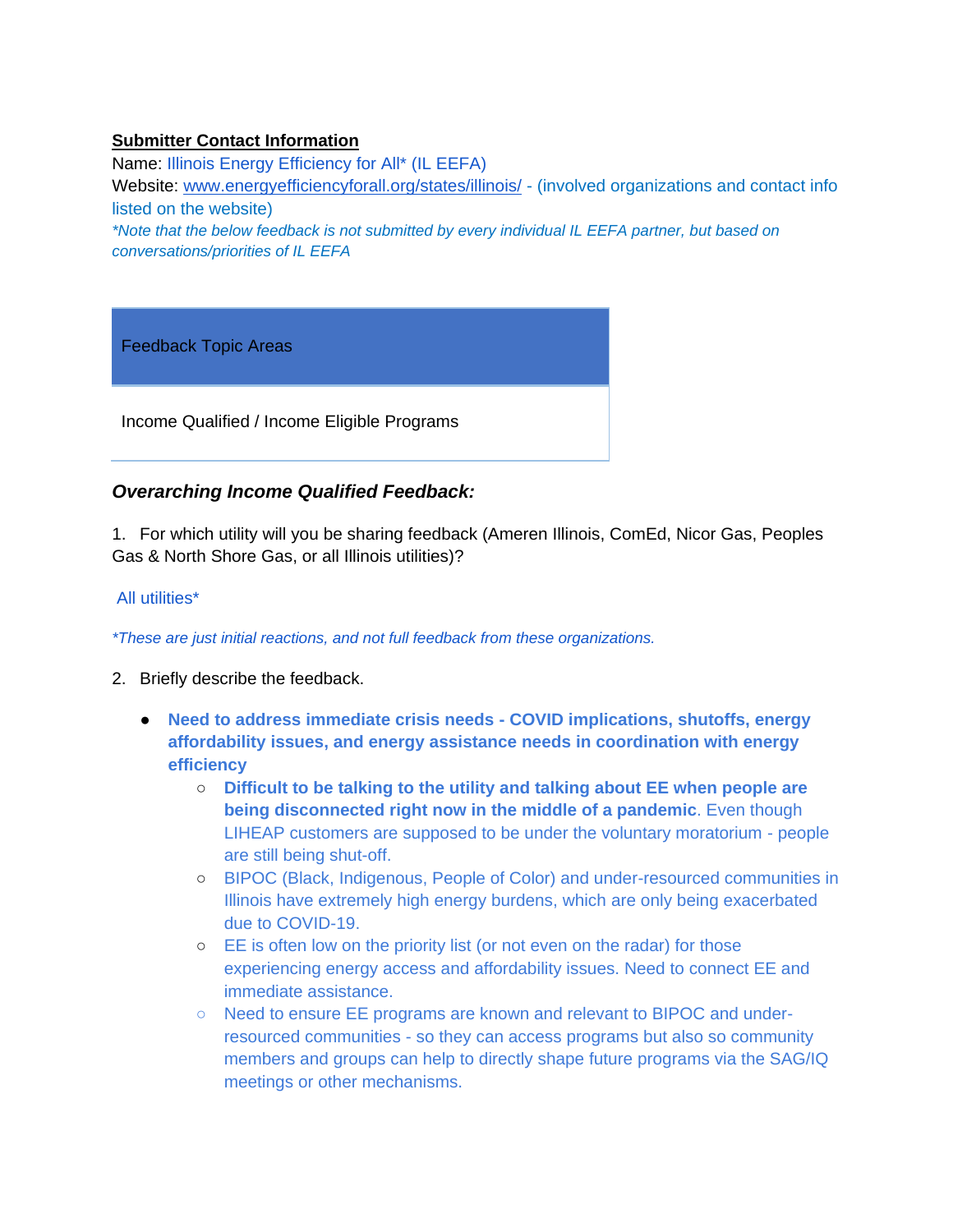- ComEd mentioned working on a connection between EE and energy assistance. What are other utilities doing to connect assistance/credit and collections and EE?
- If utility affordability is a key part and priority of IQ EE programs, then energy assistance and consumer protections need to be a part of EE conversations and co-delivered solutions
- **Energy Affordability targeting and reporting**
	- Need to figure out ways to report and measure energy and utility affordability
	- ComEd proposed helping customers ensure that they are seeing actual sustainable savings on their bills and beginning to track customer bill impacts.
		- Are other utilities considering a similar approach for their portfolio? We recommend all utilities consider tracking the impacts of their programs on bills and energy affordability overall.
- **Connections to low-income solar** 
	- Low-income solar programs are another option for helping Illinois BIPOC and under-resourced communities with energy affordability. Some options for better low-income solar and IQ EE co-delivery and coordination:
		- Referrals between IQ EE programs and Solar for All
			- Would be a two-way street Solar for All referring to IQ EE programs and vice versa
		- Adding a few solar feasibility questions to an energy audit
		- R&D pilot with IL's low-income solar program Solar for All
- **Equity hiring/workforce development**
	- Glad to see interest in this within utility presentations but more detail and next steps need to be worked out.
	- At a minimum there should be a SAG/IQ workgroup started on this topic to share best practices and actionable next steps

*We would like to leave room for additional Input/discussion from other SAG/IQ members on any of the above topics during Nov 16 meeting.* 

# *Feedback on Income Qualified / Income Eligible Programs*

1. For which utility will you be sharing feedback (Ameren Illinois, ComEd, Nicor Gas, Peoples Gas & North Shore Gas, or all Illinois utilities)?

All utilities and individual utility feedback\*

*\*These are just initial reactions, and not full feedback from these organizations.* 

2. Do you have feedback to share for multi-family or single-family initiatives (or both)?

IQ multi-family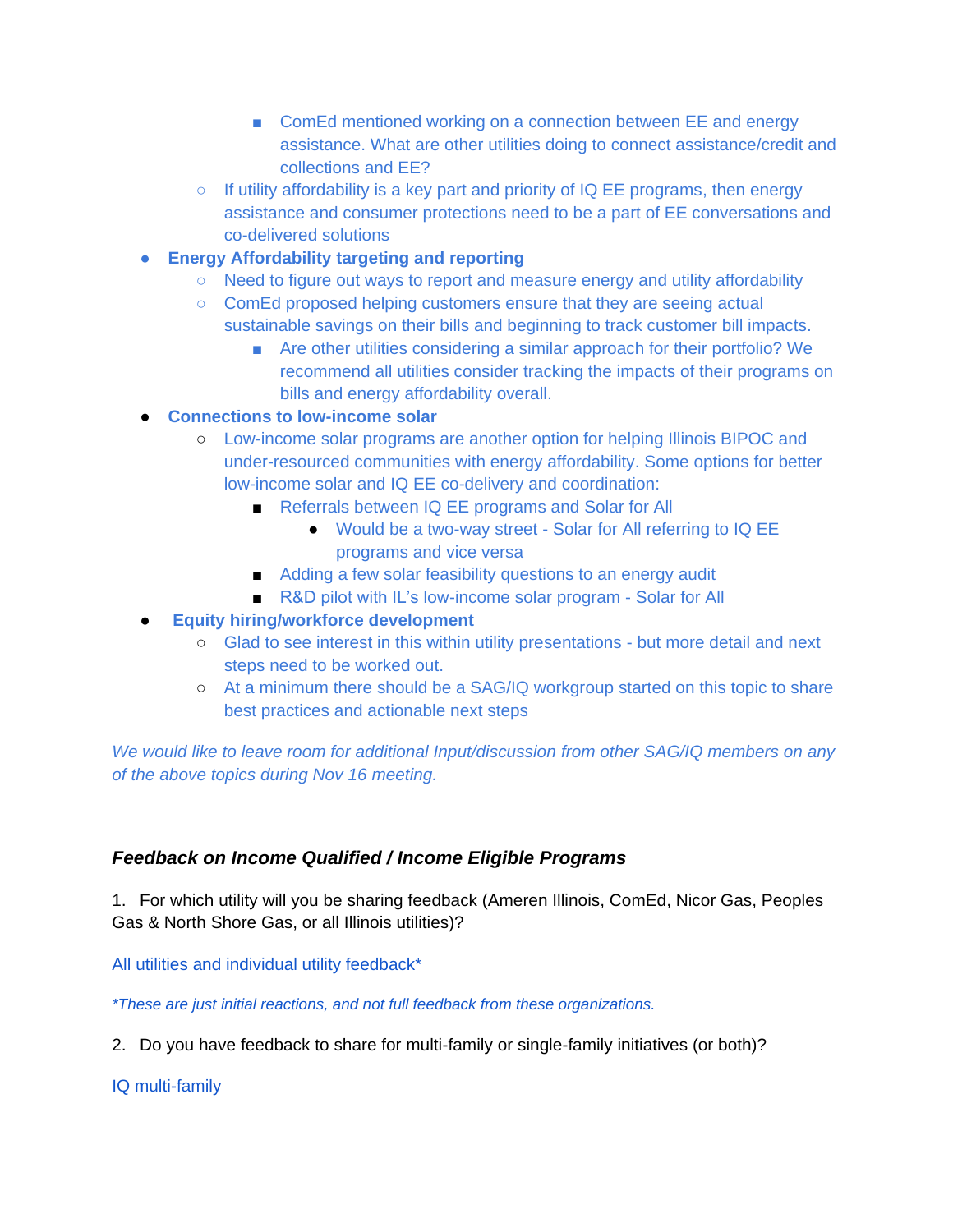- 3. Briefly describe the feedback.
	- **All utilities** 
		- **Ensure robust IQ MF budgets** 
			- Better understanding of IQ SF vs IQ MF program budgets by utility, and rationale behind division.
			- Are there projected units/buildings served yet within these budgets?
				- Would like a better understanding the portion of properties in the service territory that would be served by proposed budgets
			- Would like a comparison between this plan's budget and last plan's budget
		- **True One Stop Shop**
			- Are all utilities doing a one-stop shop for their IQ MF programs?
			- What does this mean to each utility?
			- We would like to ensure we have a shared definition. One-stop shop is not just about marketing and communications of a program, but also about whole building work, a robust suite of measures, and generous incentives.
		- **Correct placement in IQ MF vs. market-rate**
			- Should ensure that customers are routed to the correct program
			- Concern about IQ buildings going through market-rate MF programs
		- **Co-Delivery**
			- Are programs being delivered jointly gas and electric
			- More details needed about where this is happening, not happening, and if it's not - how to improve co-delivery or at least coordination
		- **2-3 flats**
			- Clarity on unit size and ownership requirements for SF vs. MF (where do 2-3 flats land?)
				- Are there ways to make these definitions consistent across utility territories
		- **Health and safety** 
			- Little mention of health and safety issues being addressed through utility and/or leveraged funds.
				- Except for healthy homes listed under Nicor. Would like more detail on this proposal too.
			- This has been raised as a need at IQ meetings and in the EE ideas proposals.
			- How are the utilities addressing H&S barriers in both IQ SF and MF? This is a priority for IL EEFA partners.
		- **Reporting** 
			- Would like to better understand reporting and data collection for IQ and IQ MF programs
			- Utilities should report unique program progress for IQ MF, in addition to and separate from IQ overall.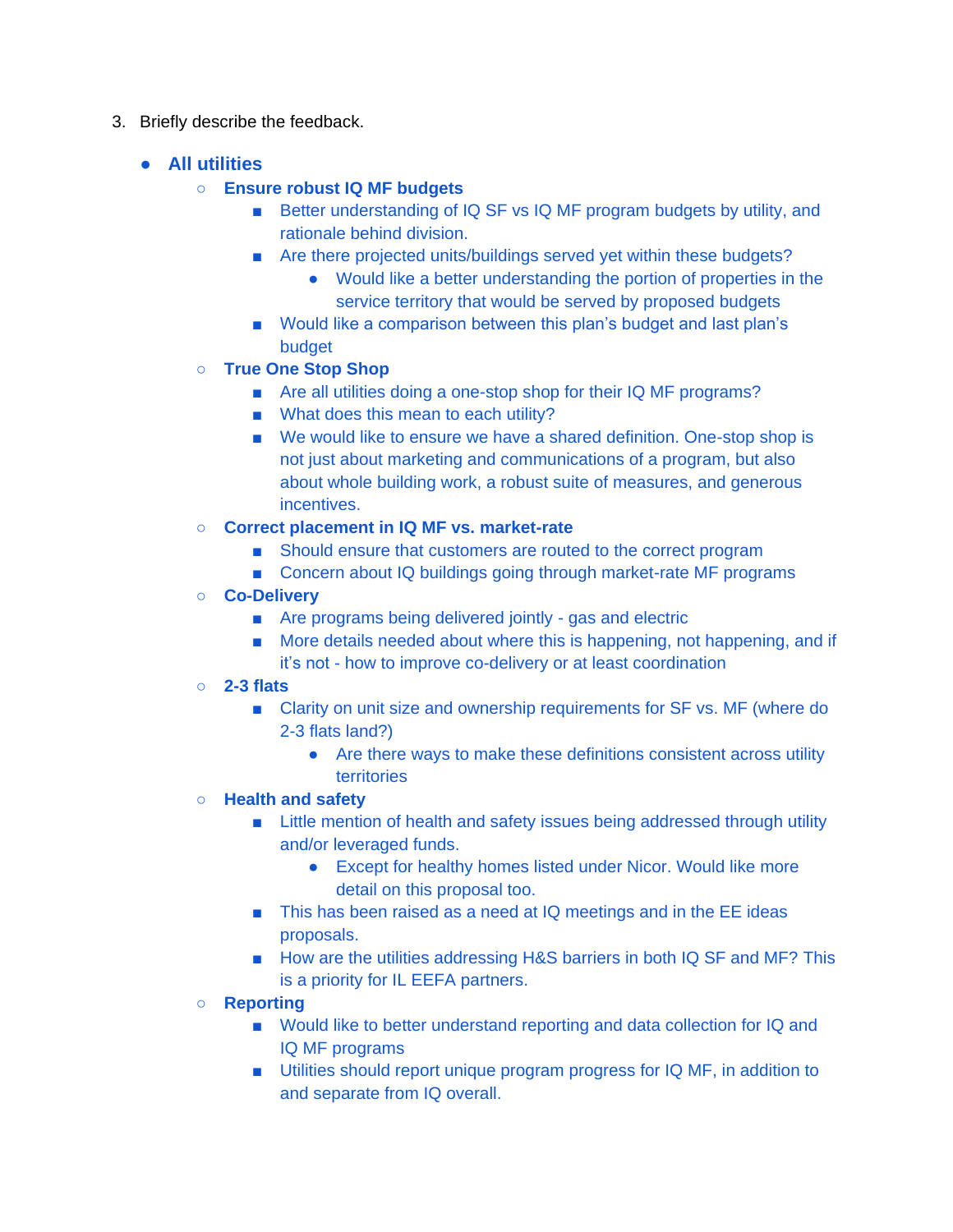- For all relevant reporting categories, budget, spending, savings, participation, etc.
- **CBO/CAA engagement and leadership**
	- Community-based organizations and community action agencies in black, brown, and under-resourced communities should be directly engaged in and directly influencing programs. CBOs and CAAs are critical trusted messengers within their communities, and also know what solutions are best for their communities. CBOs/CAAs should be a key part of all IQ EE and EE design, implementation, and can help communities to access and utilize program offerings.
	- Community groups should be in leadership roles in the IQ committees and SAG, and their perspectives should be required in planning, agendasetting, and EE decision-making.
	- For IQ MF programs also key to engage local housing groups including affordable housing advocates, developers, agencies, and housing justice/renter advocacy groups
	- What plans do utilities have to engage the above-mentioned groups? In delivering programs, accessing programs, but also influencing the design of programs.

#### ● **Ameren:**

- **True One-Stop Shop Approach**
	- Glad to see Ameren's commitment to this approach.
	- Want to ensure this definition is aligned with best practices presented in SAG/IQ EE ideas meetings
- **IQ MF Robust Incentives, Spend, and Savings** 
	- Need a better understanding of why IQ MF savings level are so low, and if the program is really doing deep retrofit work
	- What measures are included, and where are incentive levels at?
	- NRDC recommended a ramp up to \$6-\$8 M/year on IQ MF, so while we're glad to see a doubling of IQ MF spend to around \$2M on the electric side - more budget is still needed to make a deep investment in IQ MF properties in order to truly fulfill the intent of the one-stop shop design
- **MF IHWAP** 
	- Given there is a concentration of IQ MF in Peoria, Springfield, and Champaign, we recommend exploring opportunities and interest in those areas for IQ MF braided IHWAP programs.
	- Need to better understand barriers and see how Ameren could support and ensure MF IHWAP is an option in at least relevant parts of Ameren's territory
- **Co-delivery**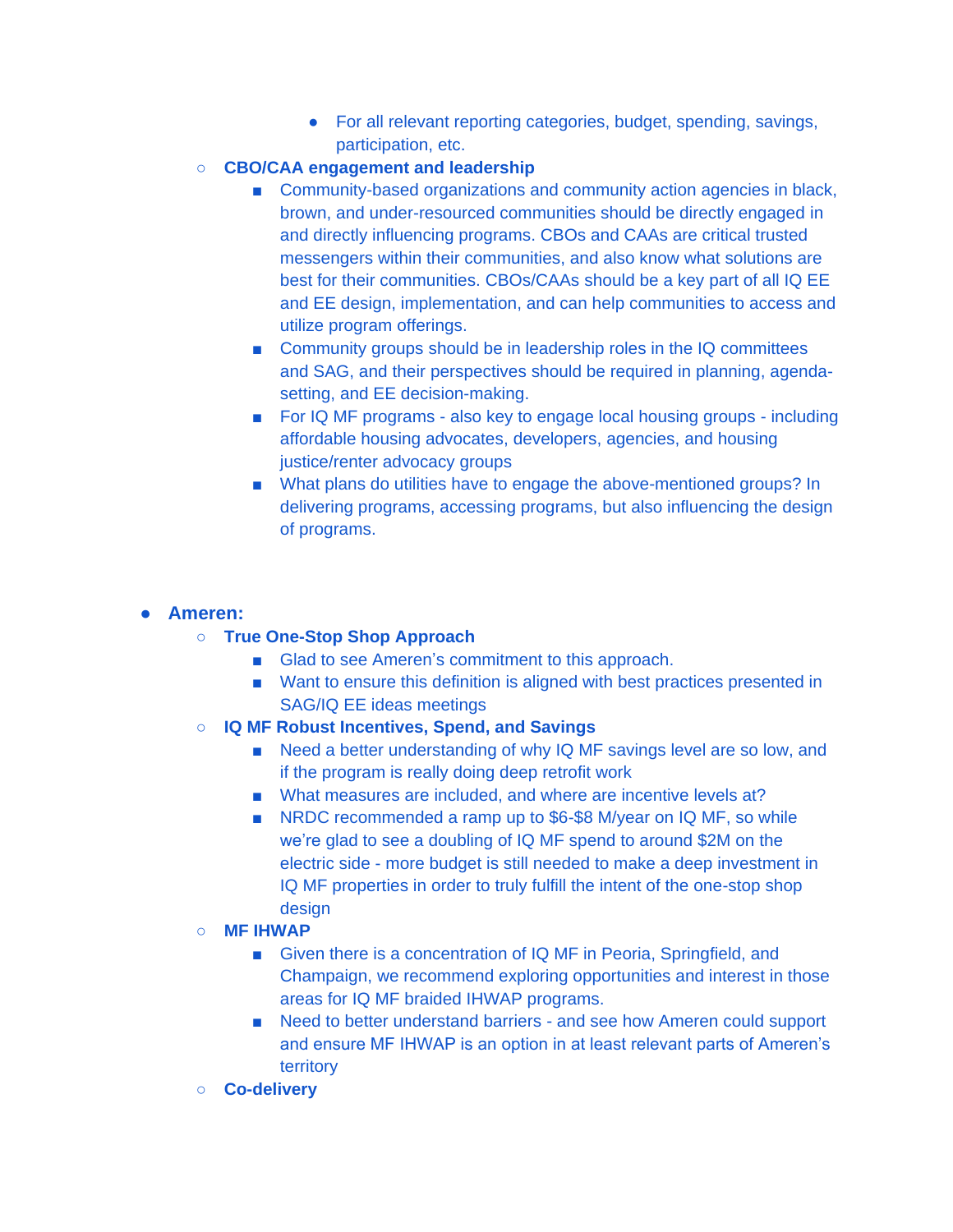■ Would like more detail on what electric-gas co-delivery is happening or planned in overlapping territory with Nicor.

# ● **ComEd:**

- **More detail/clarity needed on IQ targeting** 
	- IL EEFA partners would like more detail and clarity on ComEd's lowest income targeting proposal - part of the new proposed design and targeting approach for IQ. Is this truly targeting? Or is it going to change eligibility?
	- We agree with the intent to ensure that the lowest income residents in ComEd's territory are participating in IQ EE programs, but ComEd should keep the eligibility open and flexible.
	- We want to ensure the recently agreed IQ MF eligibility verification requirements agreed upon in the policy manual will still be in place.
	- There are important IQ MF specific factors that need to be considered and we would like to ensure this new proposed approach does not make things overly restrictive. Especially because there are many unsubsidized/naturally occurring affordable housing buildings in ComEd's territory.
	- We would be happy to be a part of further design on a targeting approach, and mainly want to ensure eligibility criteria is not changing for IQ MF.

# ○ **More Detail Needed on Shifting Res EE to IQ**

- In the new proposed design and targeting, there was also a bucket of proposed work described titled "Shift current Residential EE offerings to Income Eligible customers".
	- We would also like clarity on how this would work for IQ MF.
	- Is this market-rate MF dollars going to IQ MF? And what would trigger this? If IQ MF funds get depleted? Or something else?

# ○ **Market-rate vs. IQ MF**

■ We would like to ensure MF buildings/tenants get flagged properly for the IQ MF programs – rather than market-rate MF, so they can access the deep incentives needed for IQ MF work.

# ○ **Health & Safety**

■ Is ComEd planning to continue their IQ H&S funding/measures within the IQ MF channel? And are there plans to expand this at all? We would like to see this continue.

# ○ **Connections between assistance & EE**

- We are happy to see ComEd acknowledge the need to better connect EE and assistance/credit and collection.
	- Does ComEd have any more detail on this approach? Or how they plan to work out the details?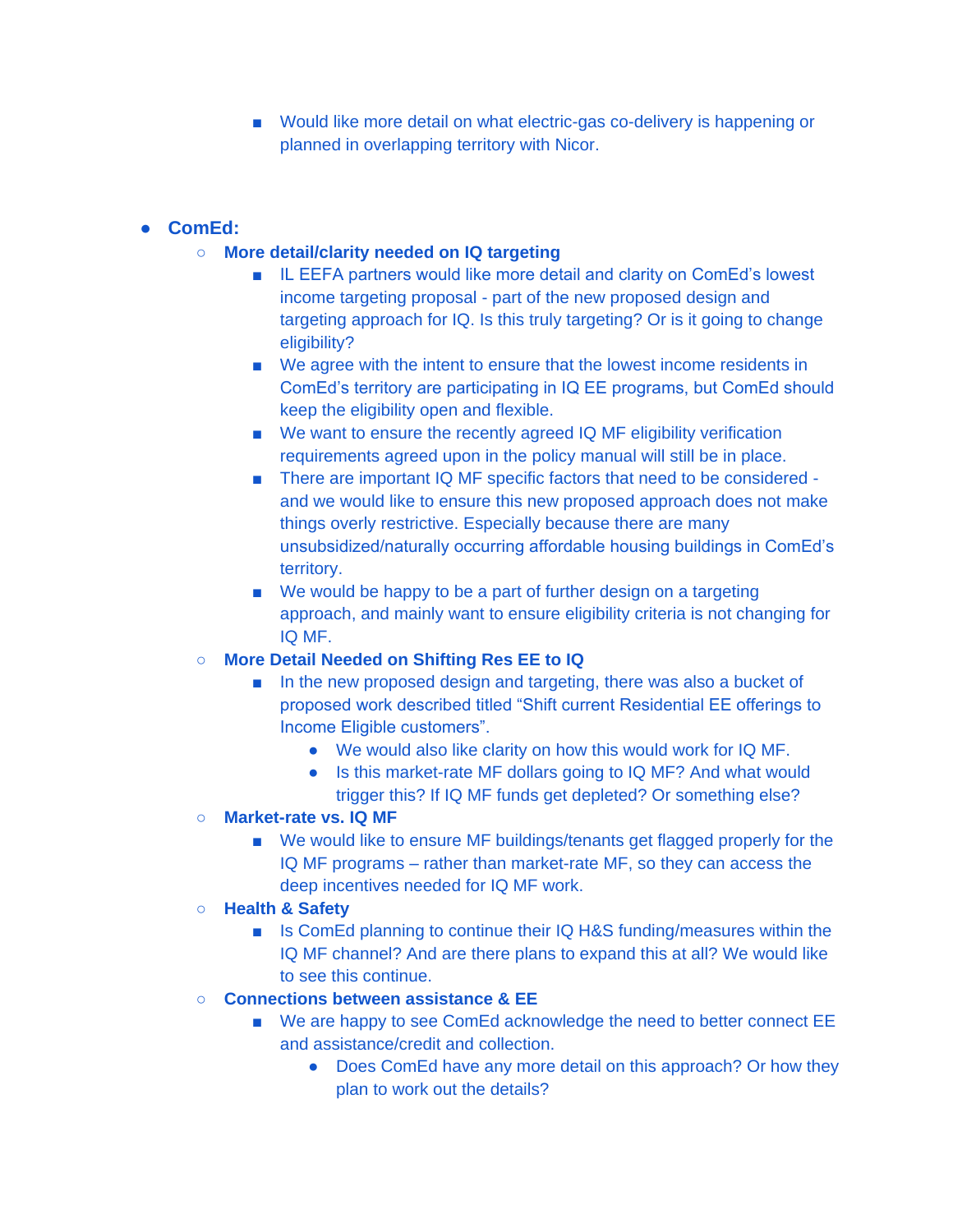- We want to ensure IQ MF is included, and that the proper program design is put in place for both IQ SF and MF residents to have immediate assistance help and long-term EE support.
- This type of work is also going to require robust data collection and reporting to truly understand the effect on energy affordability overall.
- IL EEFA partners would be happy to be a part of future design of this critical approach
- **Co-delivery** 
	- Want to better understand co-delivery with PG/NSG and Nicor on IQ programs - where is joint electric-gas delivery happening and where are there gaps? What are the barriers to co-delivery?
- **IQ budget overall & IQ SF vs. IQ MF budget**
	- Pleased to see ComEd's continued commitment to IQ spending, and considerable proposed increase
	- Want to better understand the IQ SF vs IQ MF breakdown. As of now, it looks like 55% of IQ spend is going to IQ SF, and 45% to IQ MF. But at a previous IQ presentation, we heard ComEd say it was shifting to more IQ \$ to IQ MF, to better reflect ComEd's service territory. Is that still the case?

# ● **Nicor:**

- **IQ MF funding** 
	- Clarity on funding levels for IQ MF
		- NRDC proposal included at least 30% of IQ funding go to IQ MF (also consistent with 2018-2021 plan stipulation)
	- How does the budget compare to the current portfolio's budget? If there are overall increases in EE and IQ EE budget, we would also like to see increases in IQ MF EE budget as well.
- **IQ MF program design** 
	- Would like more detail on program design for IQ MF.
- **Healthy Homes** 
	- Happy to see this mention of healthy homes work in Nicor's proposed IQ programs.
		- Would like to see more detail on this proposal, and to ensure IQ MF is included.
- **Co-delivery** 
	- Want to better understand co-delivery on IQ MF programs with ComEd and Ameren.
- **PG/NSG:** 
	- **Clarity on funding levels for IQ MF**